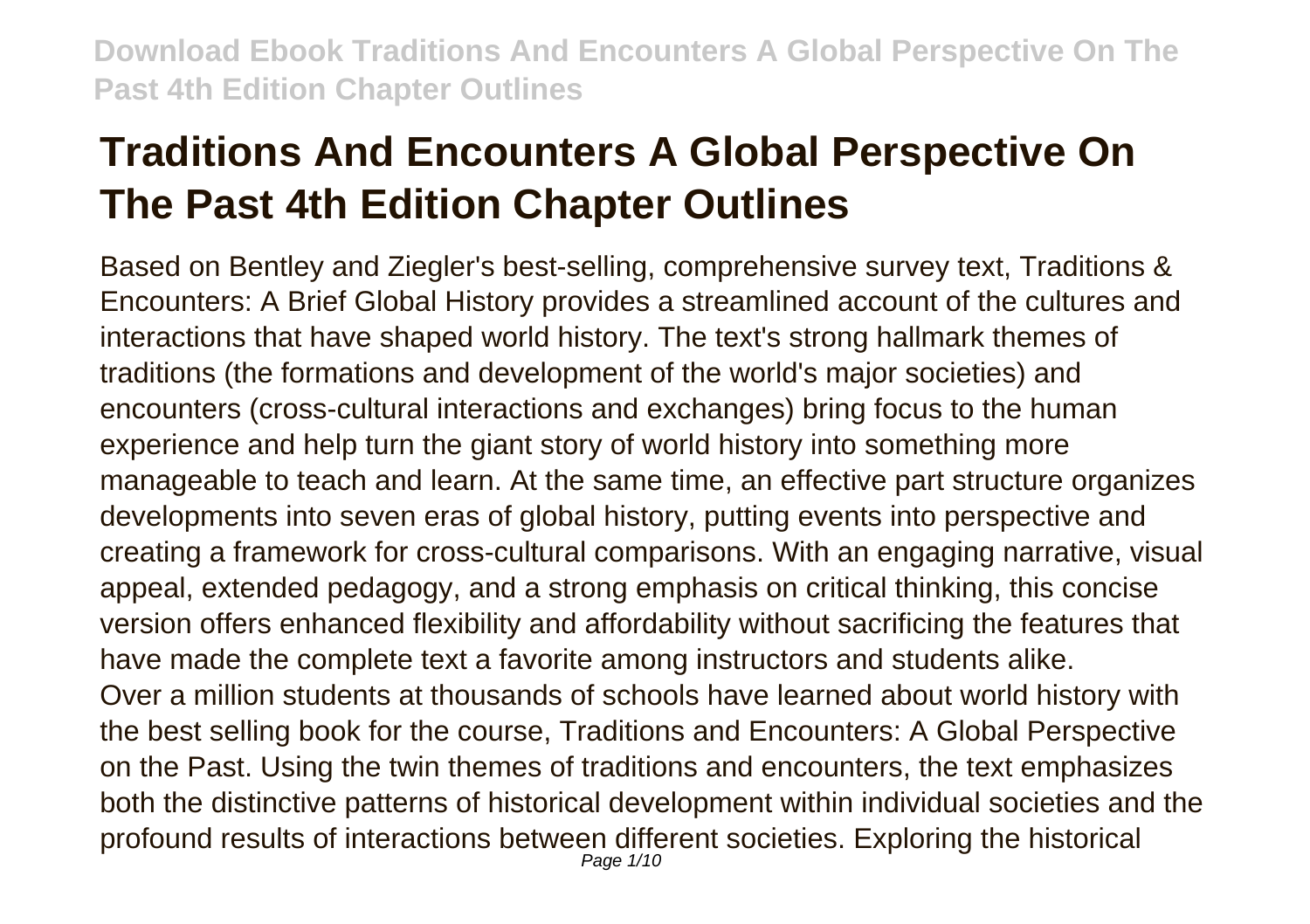record of cross-cultural interactions and exchanges, Traditions and Encounters places the world of contemporary globalization in historical context. The book helps students understand the world's major societies and shows how the interactions of these societies affect history throughout the world. The authors tell a coherent and digestible story of the past that is not weighed down by excessive detail, so instructors are able to incorporate additional readings. This edition provides an updated map program as well as the latest scholarship. It also moves Primary Source Investigator online, improving access for students to work with primary sources.

Based on Bentley and Ziegler's best-selling, comprehensive survey text, Traditions & Encounters: A Brief Global History provides a streamlined account of the cultures and interactions that have shaped world history. An effective part structure organizes developments into seven eras of global history, putting events into perspective and creating a framework for cross-cultural comparisons, while the strong themes of traditions (the formations and development of the world's major societies) and encounters (cross-cultural interactions and exchanges) bring focus to the human experience and help turn the giant story of world history into something more manageable. With an engaging narrative, visual appeal, extended pedagogy, and a strong emphasis on critical thinking, this concise version offers enhanced flexibility and affordability without sacrificing the features that have made the complete text a favorite among instructors and students alike.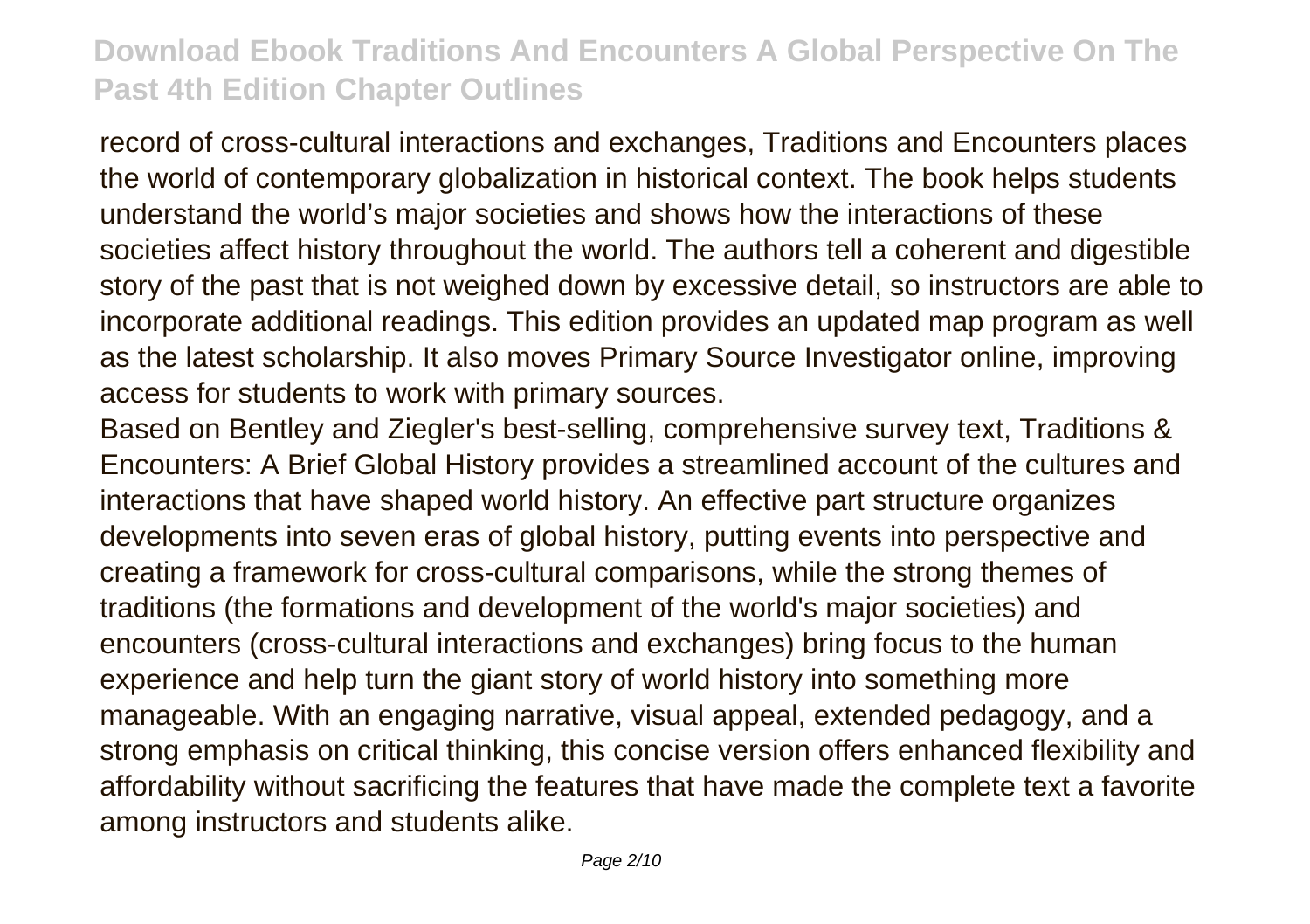[The authors'] purpose in [this book] is to offer a global perspective on the past - a vision of history that is meaningful and appropriate for the interdependent world of contemporary times. [This book] relies on a pair of prominent themes to bring a global perspective to the study of world history : it traces the historical development of individual societies in all world regions, and it also focuses attention systematically on interactions between peoples of different societies. Second, it organizes the human past into seven eras that represent distinct and coherent periods of global historical development.-Pref.

Traditions & Encounters: AP Edition has a rich history of firsts: the first world history text to take a truly global perspective on the past; the first to emphasize connections among cultures; the first to combine twin themes with a seven-part framework, making the huge story of world history more manageable to both teach and learn. With its hallmark of twin themes, Traditions & Encounters continues to tell the story of the cultures and interactions that have shaped world history, while adding redesigned maps, new primary sources, and new chapter- and part-level features that strengthen connections and prompt students to analyze the events and themes in order to build a greater understanding of the past and an appreciation of history's influence on the present. Students are no longer simply reading; they are reading, interacting, and engaging in a visual, auditory, and hands-on learning experience. - Publisher. Connect students to the stories of history. Connect students to the experience of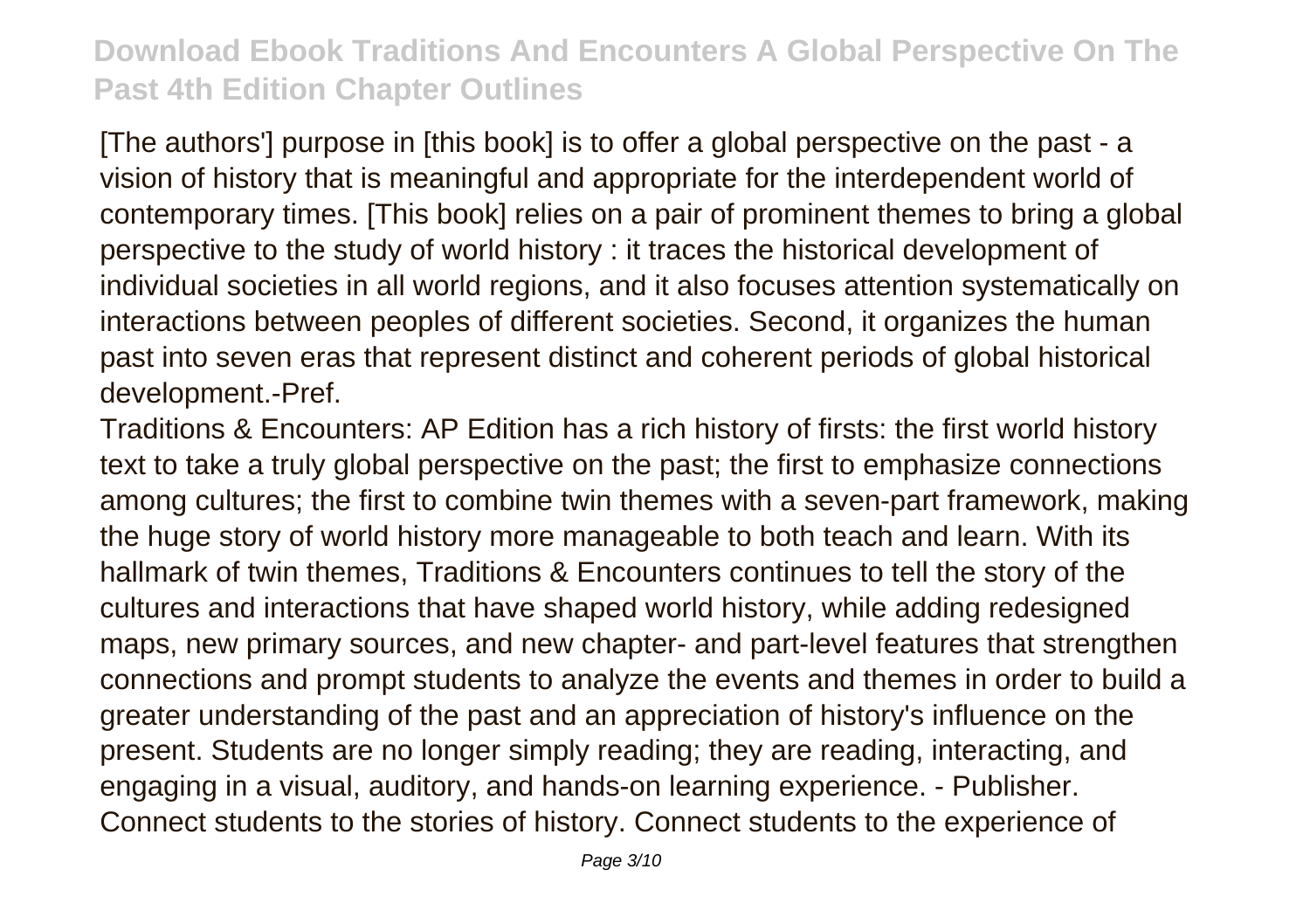history. Connect students to success in history. At McGraw-Hill, we have dedicated the past few years to deepening our understanding of student and instructor experience. Employing a wide array of research tools including surveys, focus groups, and ethnographic studies, we've identified areas in need of improvement to provide an opportunity for greater learning and teaching experiences. The fifth edition of Traditions & Encounters is a result of this. Traditions & Encounters also has a rich history of firsts: the first world history text to take a truly global perspective on the past; the first to emphasise connections among cultures; the first to combine twin themes with a sevenpart framework, making the huge story of world history more manageable to both teach and learn. Now Traditions & Encounters becomes the first truly interactive world history program: one that marries groundbreaking adaptive diagnostics and interactivities with a captivating narrative and engaging visuals, creating a unique learning environment that propels greater student success and better course results. Instructors gain insight into students' engagement and understanding as students develop a base of knowledge and construct critical thinking skills. Chapter-opening vignettes and a lively narrative keep students turning the page while the adaptive questioning for each chapter and the personalized study plan for each individual student help students prepare for class discussions and course work. With its hallmark of twin themes, Traditions & Encounters continues to tell the story of the cultures and interactions that have shaped world history, while adding redesigned maps, new primary sources, and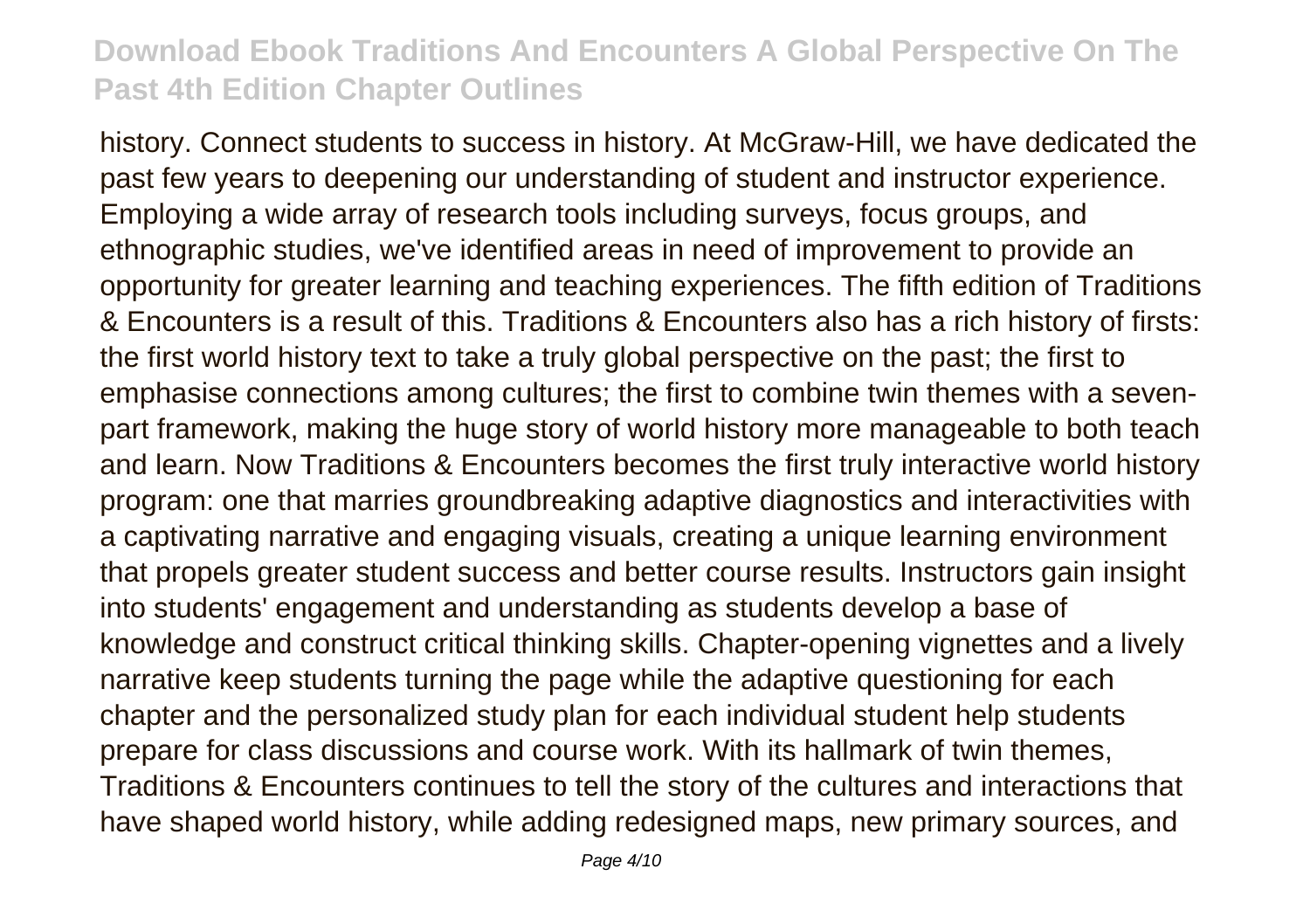new chapter- and part-level features that strengthen connections and prompt students to analyse the events and themes in order to build a greater understanding of the past and an appreciation of history's influence on the present. Students are no longer simply reading; they are reading, interacting, and engaging in a visual, auditory, and hands-on learning experience. Give students an experience. Improve course participation and performance. Experience Traditions & Encounters, and experience success. Traditions & Encounters: A Brief Global History, the highly-anticipated concise version of Bentley and Ziegler's best-selling survey text, provides a streamlined account of the cultures and interactions that have shaped world history. With an engaging narrative, strong thematic approach, visual appeal, and solid pedagogy, it offers enhanced flexibility and affordability without sacrificing the features that have made the complete text a favorite among instructors and students alike.

Connect students to the stories of history. Connect students to the experience of history. Connect students to success in history. At McGraw-Hill, we have dedicated the past few years to deepening our understanding of student and instructor experience. Employing a wide array of research tools including surveys, focus groups, and ethnographic studies, we've identified areas in need of improvement to provide an opportunity for greater learning and teaching experiences. The fifth edition of Traditions & Encounters is a result of this. Traditions & Encounters also has a rich history of firsts: the first world history text to take a truly global perspective on the past; the first to emphasize connections among cultures; the first to combine twin themes with a seven-part framework, making the huge story of world history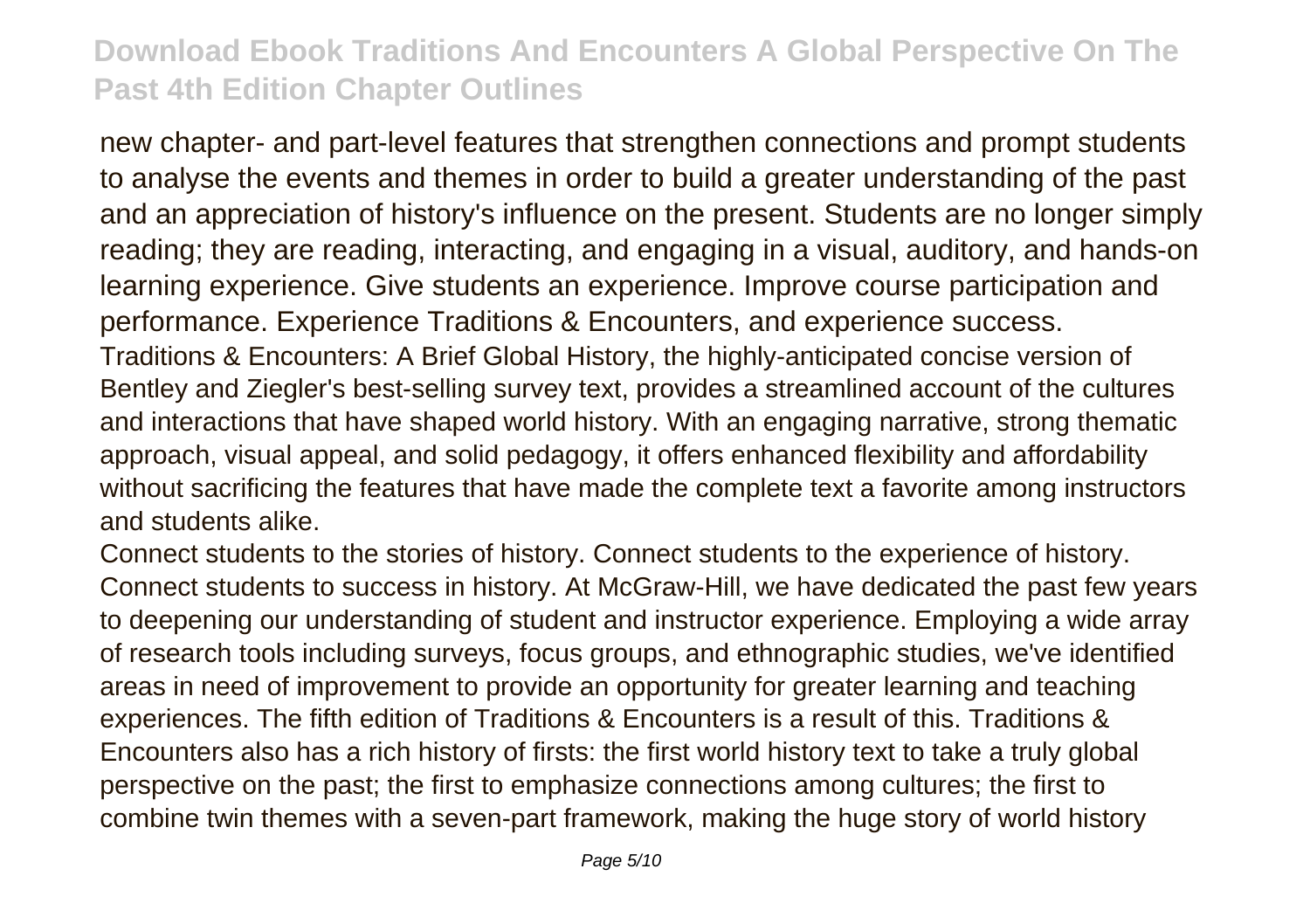more manageable to both teach and learn. Now Traditions & Encounters becomes the first truly interactive world history program: one that marries groundbreaking adaptive diagnostics and interactivities with a captivating narrative and engaging visuals, creating a unique learning environment that propels greater student success and better course results. Instructors gain insight into students' engagement and understanding as students develop a base of knowledge and construct critical thinking skills. Chapter-opening vignettes and a lively narrative keep students turning the page while the adaptive questioning for each chapter and the personalized study plan for each individual student help students prepare for class discussions and course work. With its hallmark of twin themes, Traditions & Encounters continues to tell the story of the cultures and interactions that have shaped world history, while adding redesigned maps, new primary sources, and new chapter- and part-level features that strengthen connections and prompt students to analyze the events and themes in order to build a greater understanding of the past and an appreciation of history's influence on the present. Students are no longer simply reading; they are reading, interacting, and engaging in a visual, auditory, and hands-on learning experience. Give students an experience. Improve course participation and performance. Experience Traditions & Encounters, and experience success.

Traditions & Encounters offers an inclusive vision of the global past—one that is meaningful and appropriate for the interdependent world of contemporary times. Given the diversity of human societies, gathering and organizing the sheer mass of information in a meaningful way is a daunting challenge for any world history survey course. The seven-part chronological organization enables students to understand the development of the world through time, while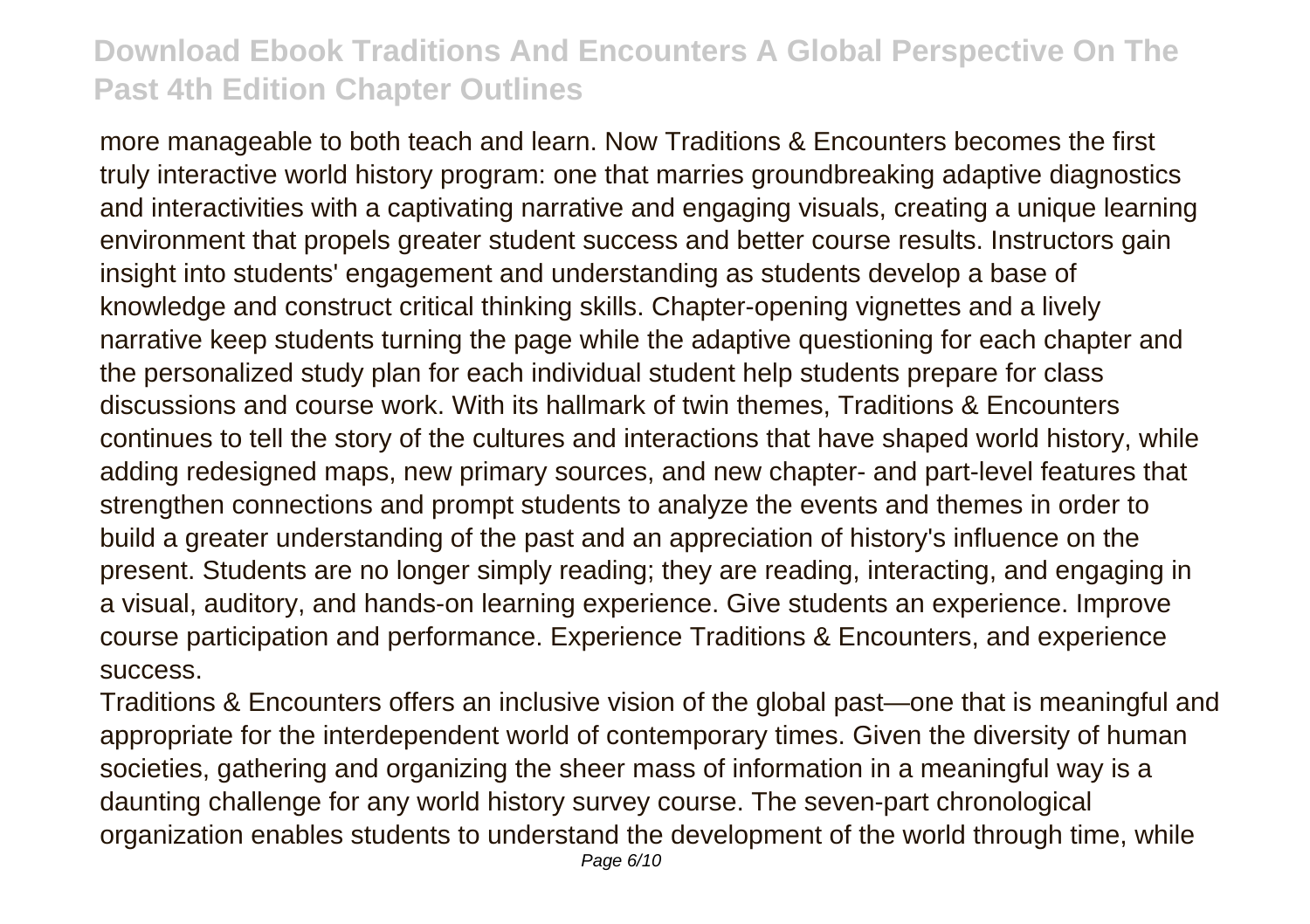also exploring broader, big-picture thematic issues in world history. Through new and revised chapter-level and part-level features, the hallmark twin themes of traditions and encounters emerge in greater clarity than ever before in this sixth edition. As a result, students have resources that enable them to move beyond the facts of history and examine the past critically, analyze causes and effects, and recognize similarities and differences across world regions and time periods. By digging deeper into the implications of world history's stories—not just the who, the what, and the where, but also the why and the how—students can make sense of the human past. Connect is the only integrated learning system that empowers students by continuously adapting to deliver precisely what they need, when they need it, and how they need it, so that your class time is more engaging and effective.

Over a million students at thousands of schools have learned about world history with the best selling book for the course, Traditions and Encounters: A Global Perspective on the Past. Using the twin themes of traditions and encounters, the text emphasizes both the distinctive patterns of historical development within individual societies and the profound results of interactions between different societies. Exploring the historical record of cross-cultural interactions and exchanges, Traditions and Encounters places the world of contemporary globalization in historical context. The book helps students understand the world's major societies and shows how the interactions of these societies affect history throughout the world. The authors tell a coherent and digestible story of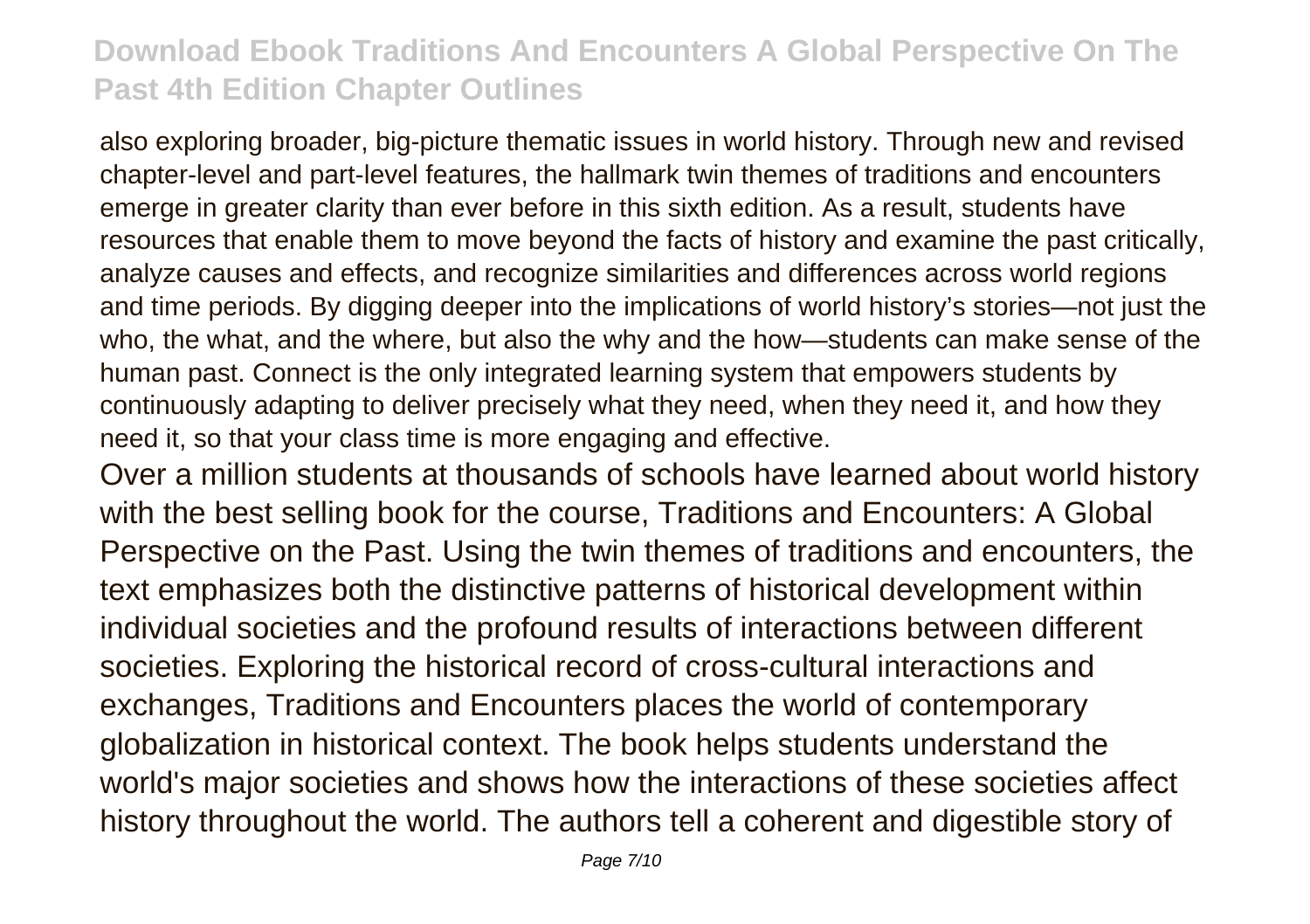the past that is not weighed down by excessive detail, so instructors are able to incorporate additional readings. This edition provides an updated map program as well as the latest scholarship. It also moves Primary Source Investigator online, improving access for students to work with primary sources. "This is History Book. It explored the grand scheme of world history as a product of real-life human beings pursuing their individual and collective interests. It also offered a global perspective on the past by focusing on both the distinctive characteristics ofindividual societies and the connections that have linked the fortunes of diff erent societies. It has combined a clear chronological framework with the twin themes of traditions and encounters, which help to make the unwieldy story of world history both more manageable and more engaging. From the beginning, Traditions & Encounters off ered an inclusive vision of the global past-one that is meaningful and appropriate for the interdependent world of contemporary times"--

Traditions & EncountersA Global Perspective on the PastMcGraw-Hill CollegeTraditions & Encounters: A Global Perspective on the PastMcGraw-Hill **Education** 

Over a million students at thousands of schools have learned about world history with the best selling book for the course, Traditions and Encounters. The text is Page 8/10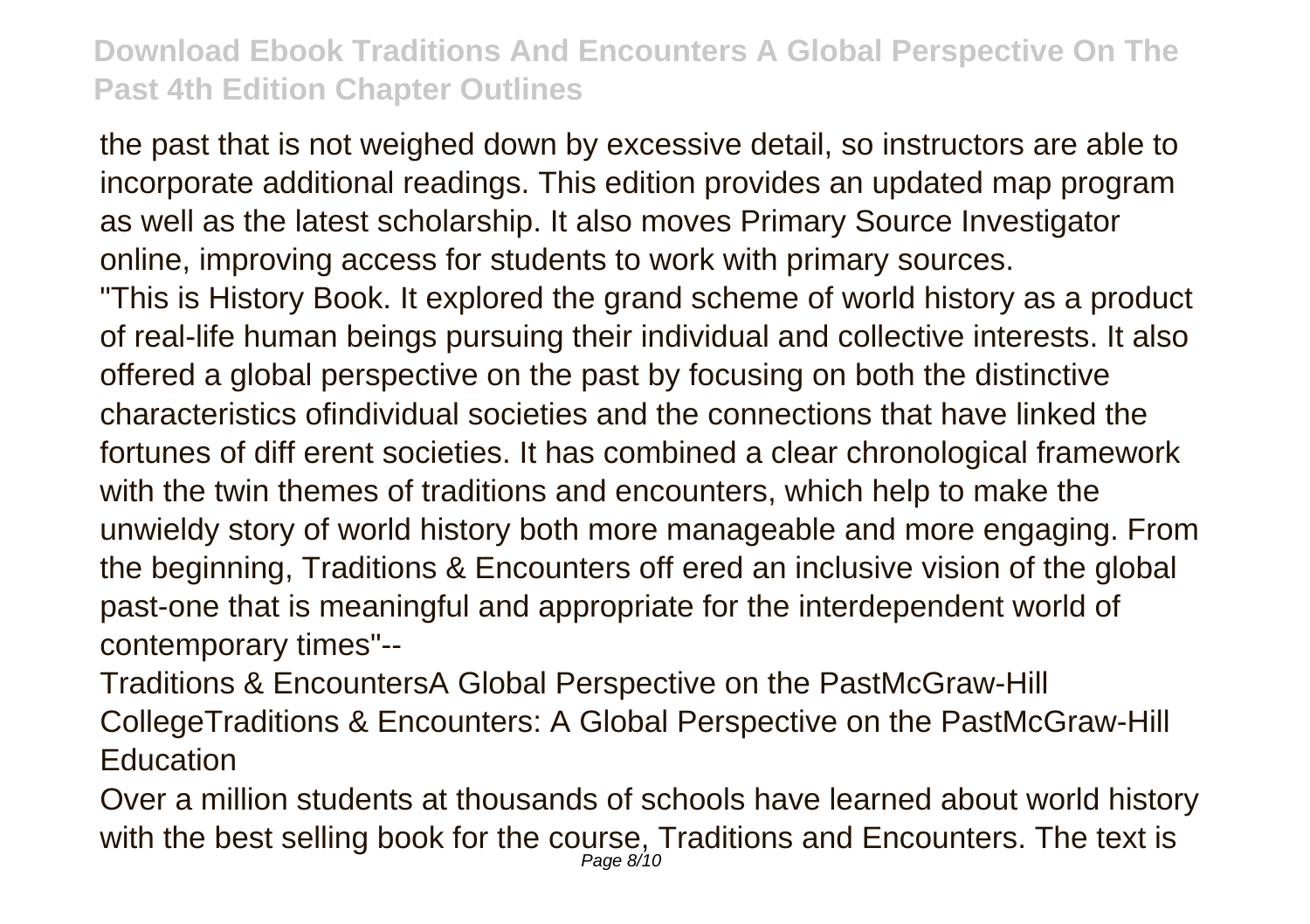unique in approach: it covers the world as a whole, examining the formations and development of the world's major societies ("traditions"), and exploring crosscultural interactions and exchanges that have been some of the most effective agents of change in history ("encounters"). In addition, the authors tell a coherent story of the past that is not weighed down by too much detail, enabling instructors to incorporate additional readings. The third edition is accompanied by the Primary Source Investigator CD, offering an easy and affordable way for instructors to get students working with primary sources.

Traditions and Encounters new Advanced Placement edition offers an inclusive vision of the global past -- one that is meaningful and appropriate for the interdependent world of contemporary times. Through new and revised chapterlevel and part-level features, the hallmark twin themes of traditions and encounters emerge in greater clarity than ever before. Integrated AP features and primary documents enhance the learning experience. --

Never HIGHLIGHT a Book Again! Virtually all testable terms, concepts, persons, places, and events are included. Cram101 Textbook Outlines gives all of the outlines, highlights, notes for your textbook with optional online practice tests. Only Cram101 Outlines are Textbook Specific. Cram101 is NOT the Textbook. Accompanys: 9780073406930, 9780073330679